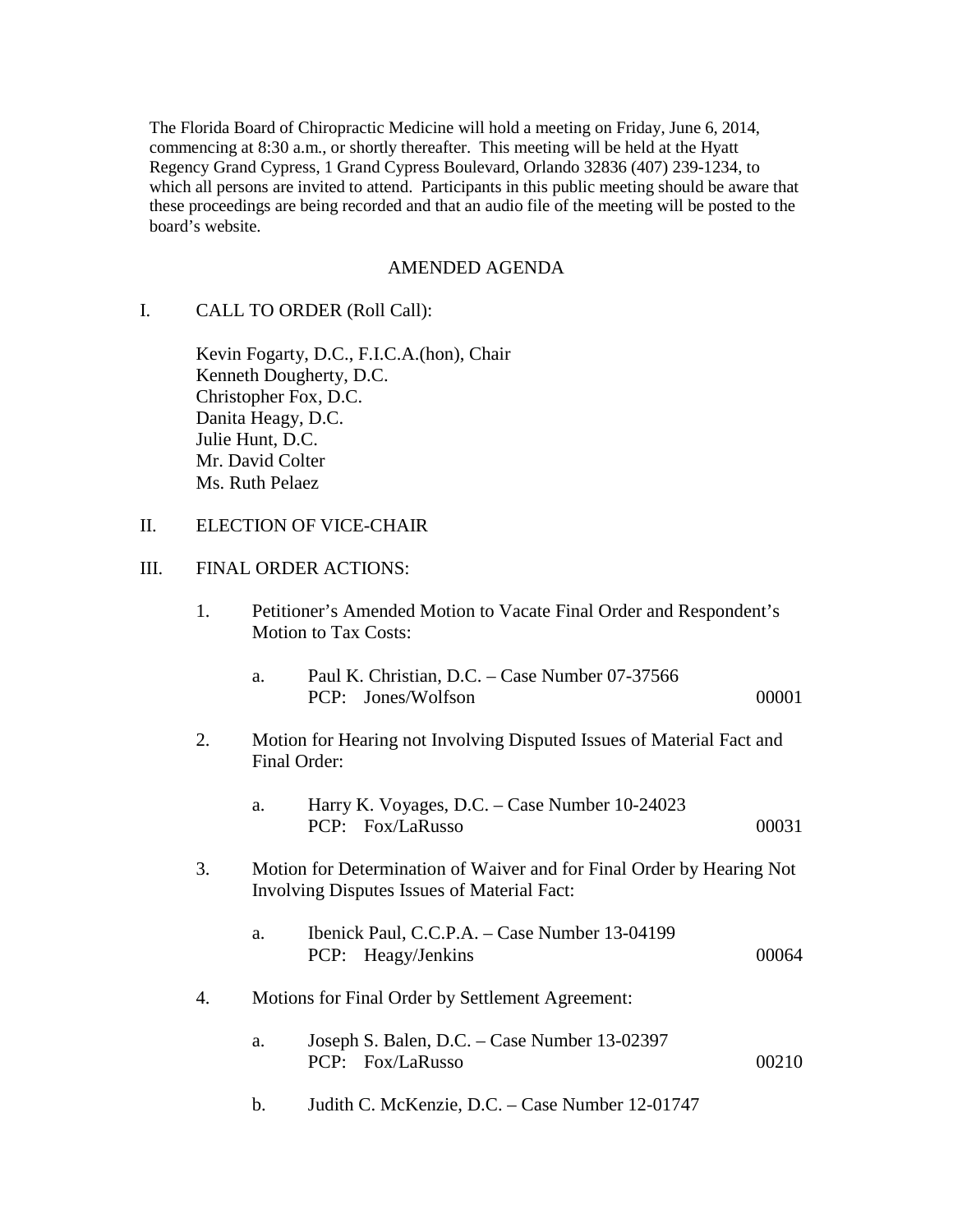|             | PCP: Harding/Mathesie                                                   | 00263 |
|-------------|-------------------------------------------------------------------------|-------|
| $c_{\cdot}$ | Mindy B. Senter, D.C. – Case Number $12-12038$<br>PCP: Hoffman/Reynolds | 00631 |

IV. PROSECUTION REPORT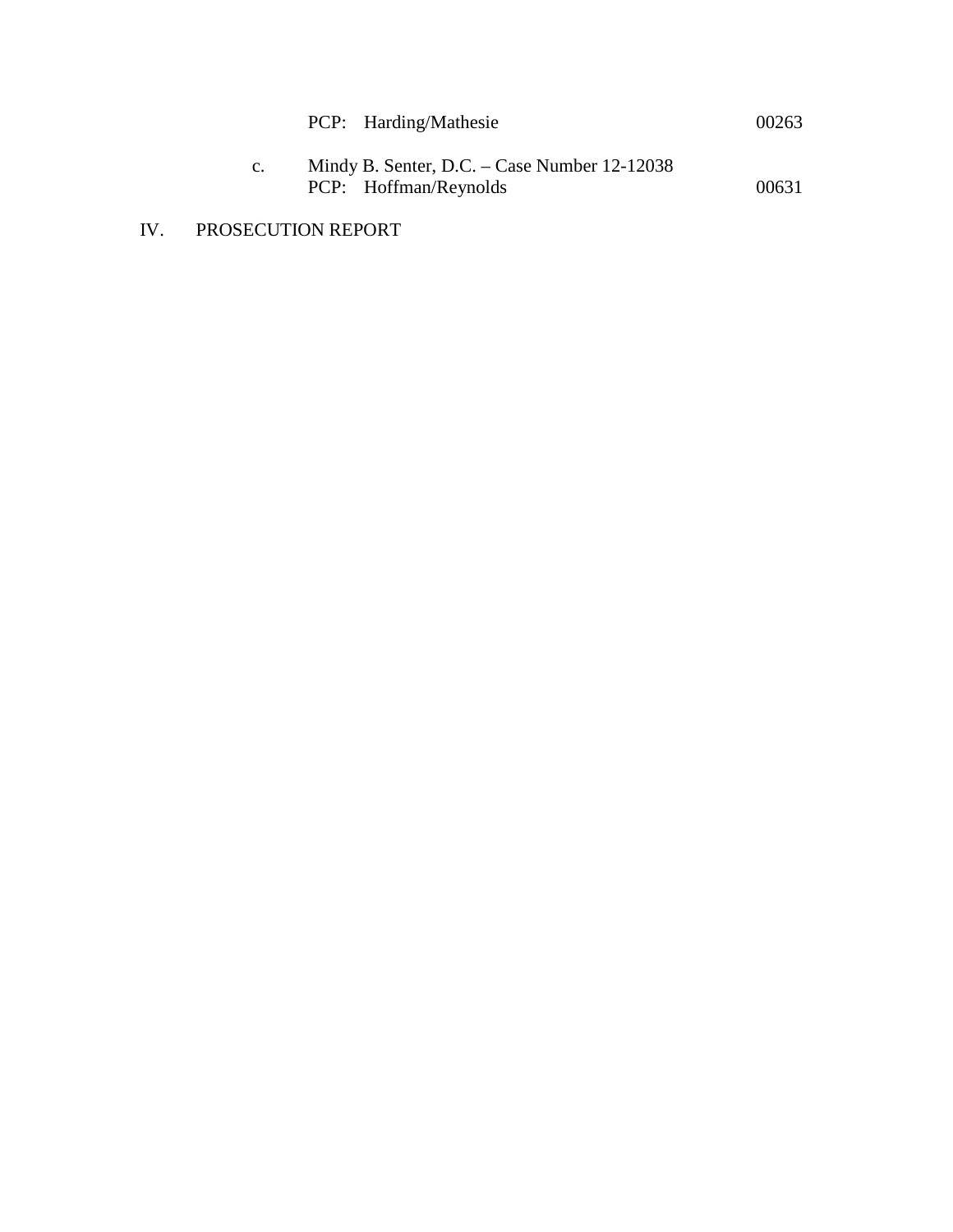The Florida Board of Chiropractic Medicine will hold a meeting on Friday, June 6, 2014, commencing at 8:30 a.m., or shortly thereafter. This meeting will be held at the Hyatt Regency Grand Cypress, 1 Grand Cypress Boulevard, Orlando 32836 (407) 239-1234, to which all persons are invited to attend. Participants in this public meeting should be aware that these proceedings are being recorded and that an audio file of the meeting will be posted to the board's website.

### AGENDA

| APPROVAL OF MINUTES – April 4, 2014 – Full Board Meeting |  | 00001 |
|----------------------------------------------------------|--|-------|
|                                                          |  |       |

II. PETITION FOR VARIANCE/WAIVER – Robert F. De Maria, D.C., DABCO – Rule 64B2-13.004, Florida Administrative Code – Continuing Education 00023

#### III. APPLICANTS PRESENTED FOR BOARD REVIEW:

|       | 1.                                 | Esther Jimenez, D.C.                                        | 00037 |
|-------|------------------------------------|-------------------------------------------------------------|-------|
|       | 2.                                 | Alejandro Serrano, D.C.                                     | 00067 |
|       | 3.                                 | Michael J. St. Louis, D.C.                                  | 00127 |
|       | 4.                                 | Juan Castaneda, R.C.A.                                      | 00159 |
|       | 5.                                 | Amy Thomas, R.C.A.                                          | 00167 |
| IV.   |                                    | <b>RATIFICATION OF LICENSURE:</b>                           |       |
|       | 1.                                 | <b>Chiropractic Physicians</b>                              | 00192 |
|       | 2.                                 | Certified Chiropractic Physician Assistants                 | 00193 |
|       | 3.                                 | <b>Registered Chiropractic Assistants</b>                   | 00914 |
| V.    |                                    | <b>CHAIR/VICE-CHAIRMAN REPORT</b>                           |       |
|       | 1.                                 | FCLB Report from Annual Meeting 2014                        | 00200 |
|       | 2.                                 | <b>Future Agenda Items</b>                                  |       |
| VI.   | <b>EXECUTIVE DIRECTOR'S REPORT</b> |                                                             |       |
|       | 1.                                 | <b>Annual Delegation of Authority</b>                       | 00203 |
|       | 2.                                 | <b>Renewal Reports:</b>                                     |       |
|       |                                    | Chiropractic Physician<br>a.                                | 00205 |
|       |                                    | <b>Registered Chiropractic Assistant</b><br>$\mathbf{b}$ .  | 00208 |
|       |                                    | Certified Chiropractic Physician Assistant<br>$C_{\bullet}$ | 00211 |
| VII.  |                                    | DISCUSSION OF HYPERBARIC CHAMBERS                           | 00214 |
| VIII. |                                    | <b>BOARD COUNSEL'S REPORT:</b>                              |       |
|       |                                    |                                                             |       |

- 1. Annual Regulatory Plan
- 2. Rules Status Report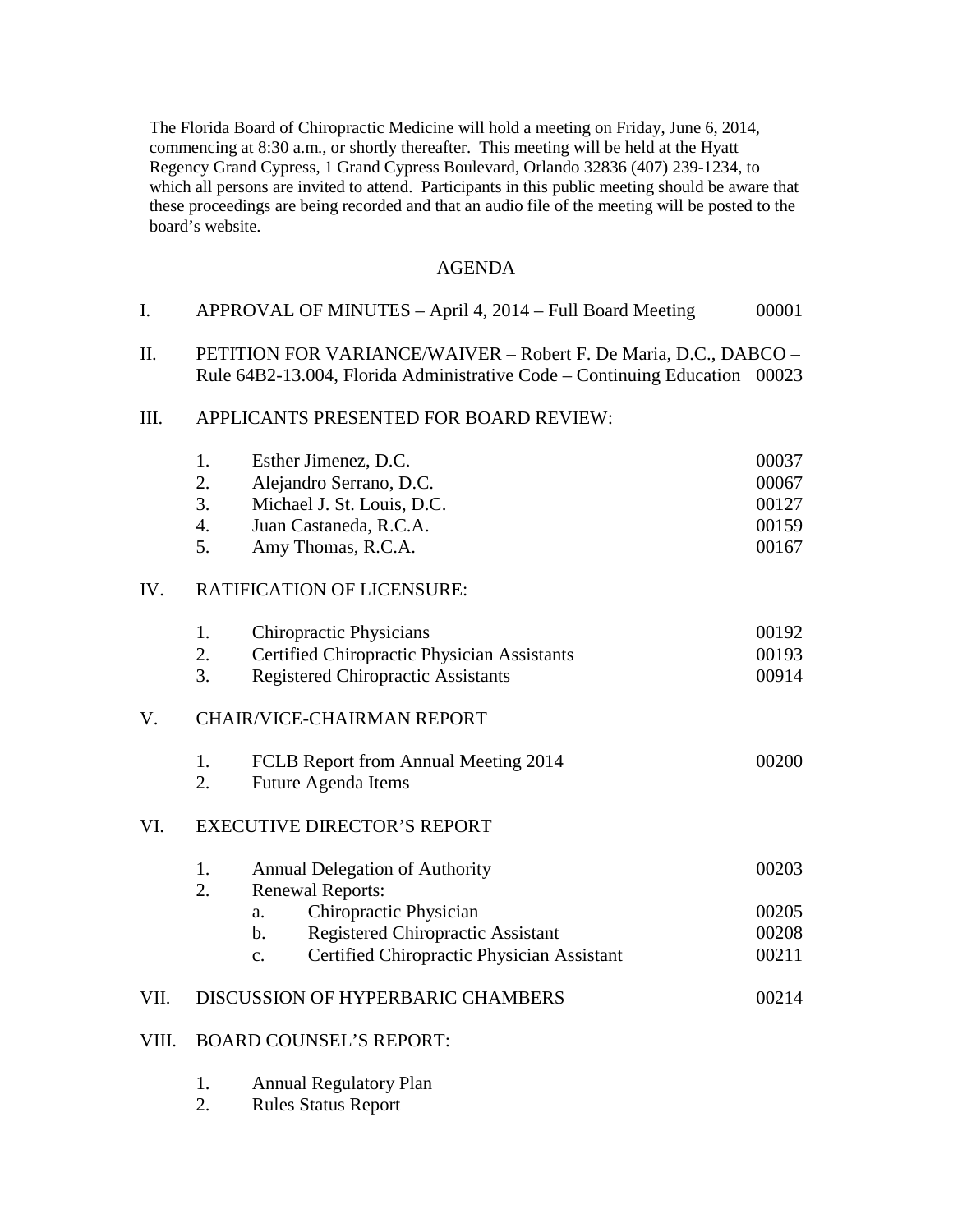# IX. COMMITTEE REPORTS:

- 1. Budget Mr. Colter
- 2. CCPA Dr. Heagy
- 3. Continuing Education Drs. Hunt/Heagy
	- 1. CE Providers & Courses Approved by CE Committee 00232
	- 2. Northwestern Health Sciences University:
		- a. The Wow Factor Recommendation of Denial 00244
		- b. Motivational Interviewing and Fostering a Continuously Learning Health Care System: Transforming Clinical Management – Recommendation of Board Review 00261
- 4. Credentials Dr. Fogarty
- 5. Disciplinary Compliance Dr. Fogarty
	- 1. Timothy Johnson, D.C. Modification of PRN Contract and Obligations 00280
	- 2. David E. Yachter, D.C. Case Number 11-10582 Request for Early Termination of Probation 00307
- 6. Examination Dr. Heagy
- 7. Healthy Weight Dr. Hunt
- 8. Legislative Dr. Heagy
- 9. Probable Cause Drs. Dougherty/Fox/Heagy
- 1. Stats 00402

- 10. Rules Dr. Hunt
- 1. Discussion of Rule 64B2-13.004, F.A.C. Continuing Education 00415
	- 2. Discussion of Rule 64B2-17.0065, F.A.C. Minimal Recordkeeping Standards 00418
	- 11. Unlicensed Activity Dr. Hunt
- X. NEXT MEETING DATE August  $22<sup>nd</sup>$  Orlando FCA
- XI. ADJOURNMENT